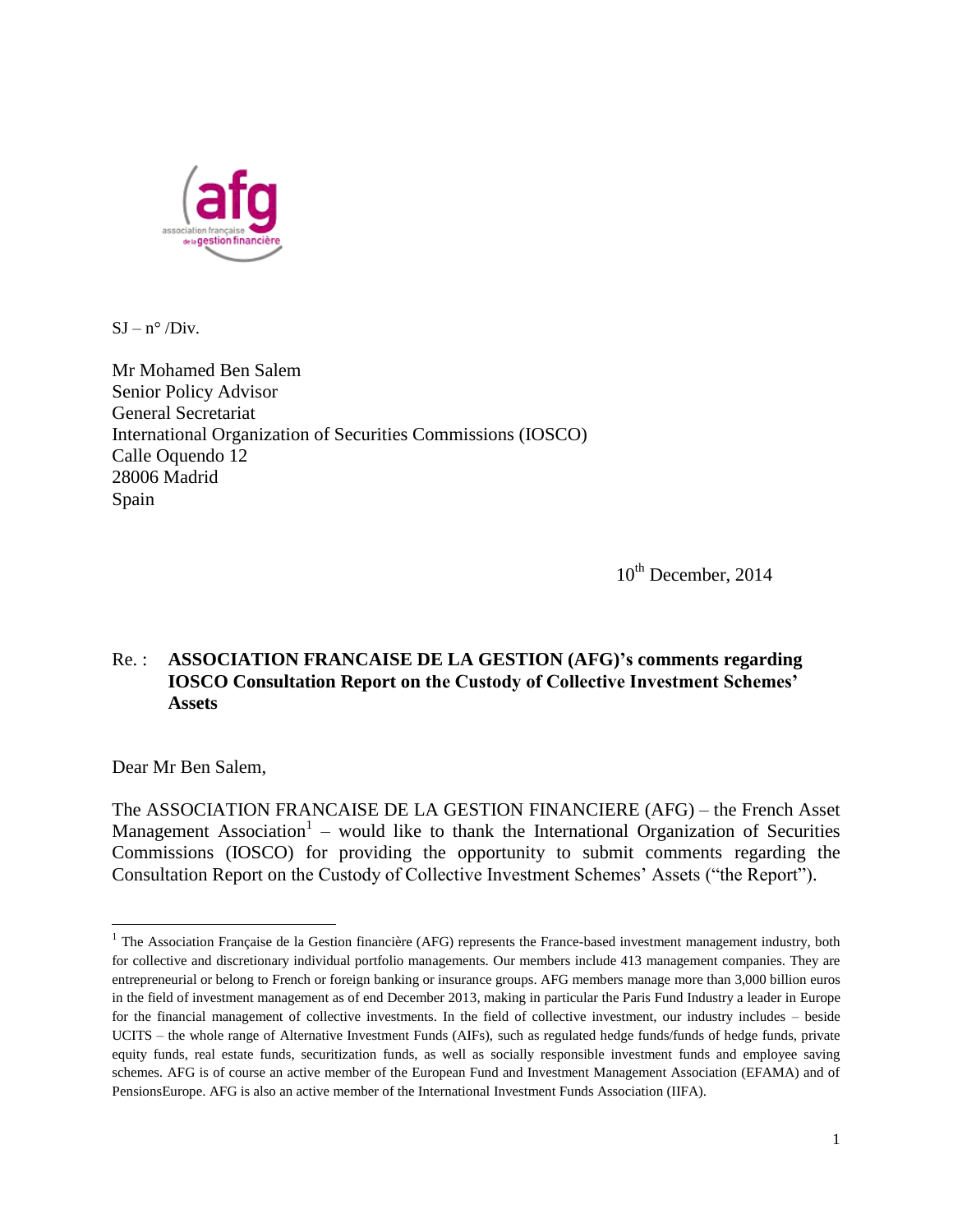#### **General comments**

We welcome the publication of the Report and support IOSCO's general aim to provide Principles against which both the industry and regulators can assess the quality of regulation and industry practices concerning the custody of CISs' assets.

In France, the fund custody regime has always been very strict.

In the EU, the fund custody regime has been progressively enhanced, decade after decade, first through the UCITS Directive, most recently through UCITS 5, and also through the AIFM Directive regarding non-UCITS funds. Let us stress that in Europe, fund depositaries, beyond their mere role regarding custody itself, have a key role to play in the monitoring of the compliance by the asset manager of fund rules. Last, through the two European fund Directives, the role of the depositary has been clarified, and its responsibilities have been reinforced in order to ensure that the assets of investment funds – and in turn of the end-investors – benefit from a sufficient level of protection.

Based on this European experience, we think in particular as crucial that at worldwide level the respective duties, responsibilities and powers of asset management companies and depositaries should be further clarified, e.g. regarding the prohibition for custodians to take selling decisions on the fund assets, or regarding the prohibition for asset managers to self-custody the fund assets they manage.

Furthermore, we urge authorities to rapidly implement IOSCO principles in order to gain harmonisation that would increase investor protection worldwide.

#### **Detailed comments**

#### **Q1:**

Regarding the Market update and related recent trends mentioned by the Report, we agree with them but would like to underline a few other significant trends as well.

In particular, since the last version of IOSCO Principles, issued in 1996, two significant phenomena have developed worldwide.

First, in terms of geography of investments in CIS portfolios, the asset management companies invest fund assets more and more on a cross-border basis, and even more and more on a worldwide basis.

Second, the asset management companies have also become more and more cross-border, and some of them even global, in terms of marketing and search of clients.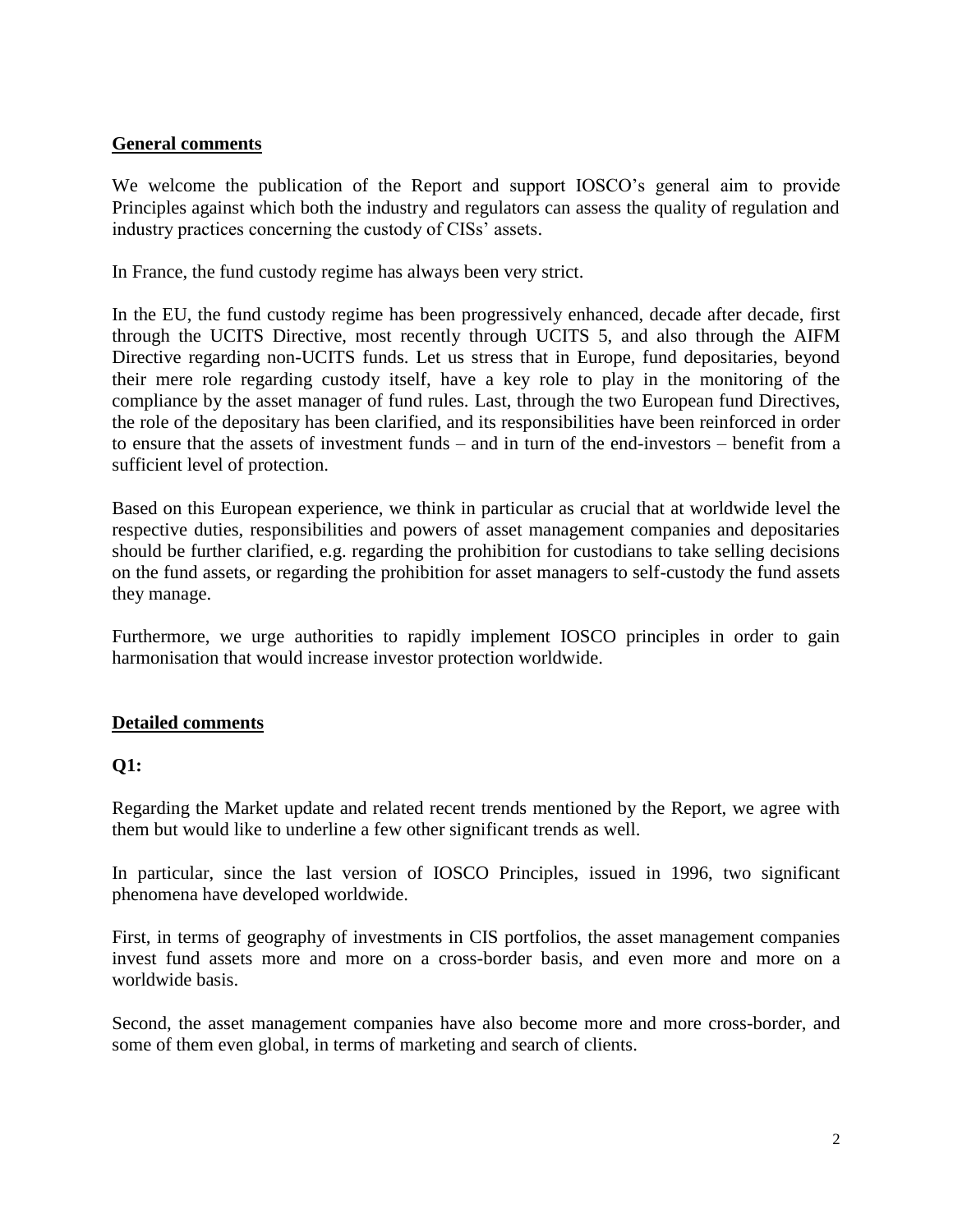For these two reasons, it is key to harmonise as far as possible the requirements applicable to custody worldwide, in order to make sure that local discrepancies applicable to custody regulation do not generate an unclear and uneven playing field:

- in terms of investor protection: lower requirements in custody generate lower investor protection. But as more and more funds are marketed on a cross-border basis, this risk of lower investor protection would be expanded from the scope of local investors to the wider scope of foreign investors which would be marketed on a cross-border basis;
- in terms of regulatory costs: lower requirements in custody generate less costs, and might therefore give an advantage to some asset managers' centers as compared to others, by generating lower costs which would then attract investors unfairly to the expense of other asset managers' centers which require higher regulatory standards for the custody of CIS assets.

So, in order to ensure both a better level playing field among investors which are equally marketed for local CIS and foreign CIS, and a better level playing field among asset managers worldwide, harmonising the requirements for CIS assets' custody should be central in the action of IOSCO through its upgraded Principles.

Another trend to be mentioned regards the increasing role to be given to CCPs through regulations. On that point as well, we consider that as to the role of CCPs, their rules and the level of segregation they offer should be harmonised at international level.

## **Q2 and Q3:**

In Europe, the role of custodians with respect to CIS assets and the term "segregation" in relation to the safekeeping/custody of CIS assets are comprehensively defined by the UCITS and AIFM Directives and related pieces of European legislation – that our members (i.e. the France-based asset management companies) fully endorse and comply with.

Segregation applies in our view at two different levels. On one hand the depositary should maintain individual accounts for each CIS and on the other hand, the depositary as custodian should open accounts in the books of the sub-custodians and/or CSD at least for all CIS omnibus segregated from own account of the depositary and all other non-CIS clients.

# **Q4 and Q5:**

Regarding the mention by IOSCO of "*holding non-standard asset such as physical commodities (e.g. gold bullion), financial derivative instruments, private placements, wine, arts, etc.*", we agree that there are special considerations or operational issues to be considered. Indeed, the modalities must be adapted to the nature of the assets.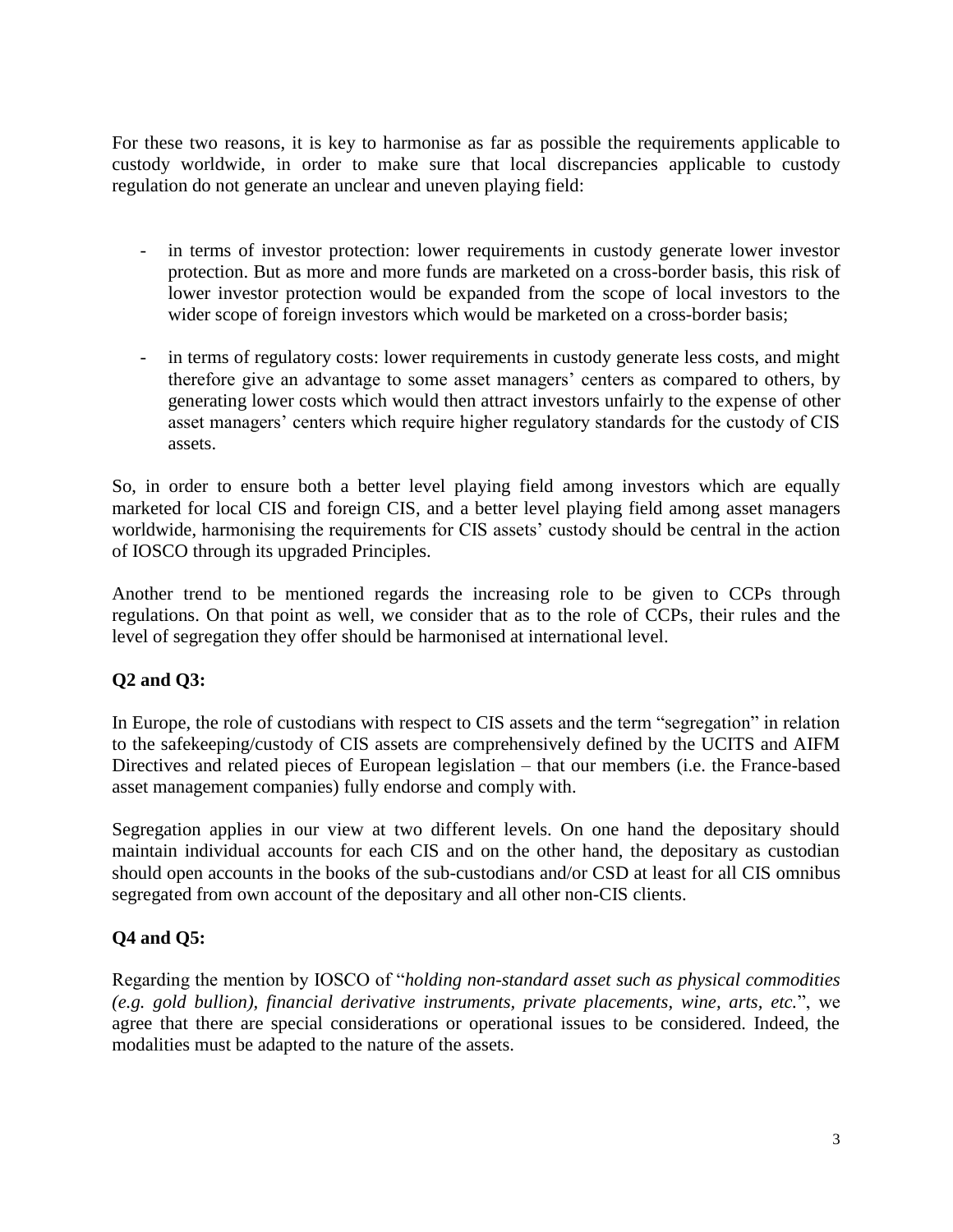However, it is for the asset management company to find - with the custodian - the most appropriate solution to ensure a sufficient monitoring of the existence of the non-standard assets mentioned by IOSCO.

Additional remark: we don't understand why private placements (mentioned by IOSCO) should be considered as non-standard assets.

We would suggest IOSCO to raise the particular approach for non-standard assets **as an additional IOSCO Principle, which would become IOSCO Principle 10:** *"Regarding holding non-standard assets such as physical commodities, non-centrally cleared financial derivative instruments, wine or arts, special proportionate considerations must be discussed between the asset management company acting as the responsible entity and the relevant custodian".*

## **Q6:**

Regarding derivative instruments, we think that the EU legislation, through the UCITS Directive and the AIFM Directive, has found appropriate solutions under the form of record-keeping.

Regarding collateral arrangements, the increasing role given to CCPs should be taken into account. In addition, a strict difference should be drawn between pledge and full transfer of property, both being authorized.

## **Q7:**

We agree that administration / ancillary services *might* be part of the role of a custodian, but we don't see the legitimacy to make them mandatory for custodians. In addition, if these functions of administration /ancillary services are performed by a custodian, two prerequisites should be the avoidance of conflicts of interest and the search for cost efficiency.

## **Q8:**

Regarding the key risks associated with the custody of CIS assets, we agree with the list of risks mentioned by IOSCO.

Another important point has to be mentioned: **a custodian should not be empowered, by law or by contractual agreement with the asset management company, to sell CIS assets whichever the circumstances are. Selling CIS assets is the sole responsibility of the relevant asset management company. Moreover, selling CIS assets is part of the core function of money management, assigned to the asset management company. And "rapports de force" between the relevant custodian and asset management company would be probably the main driver for getting contractual derogations to this principle – such derogations becoming then detrimental to small asset management companies.**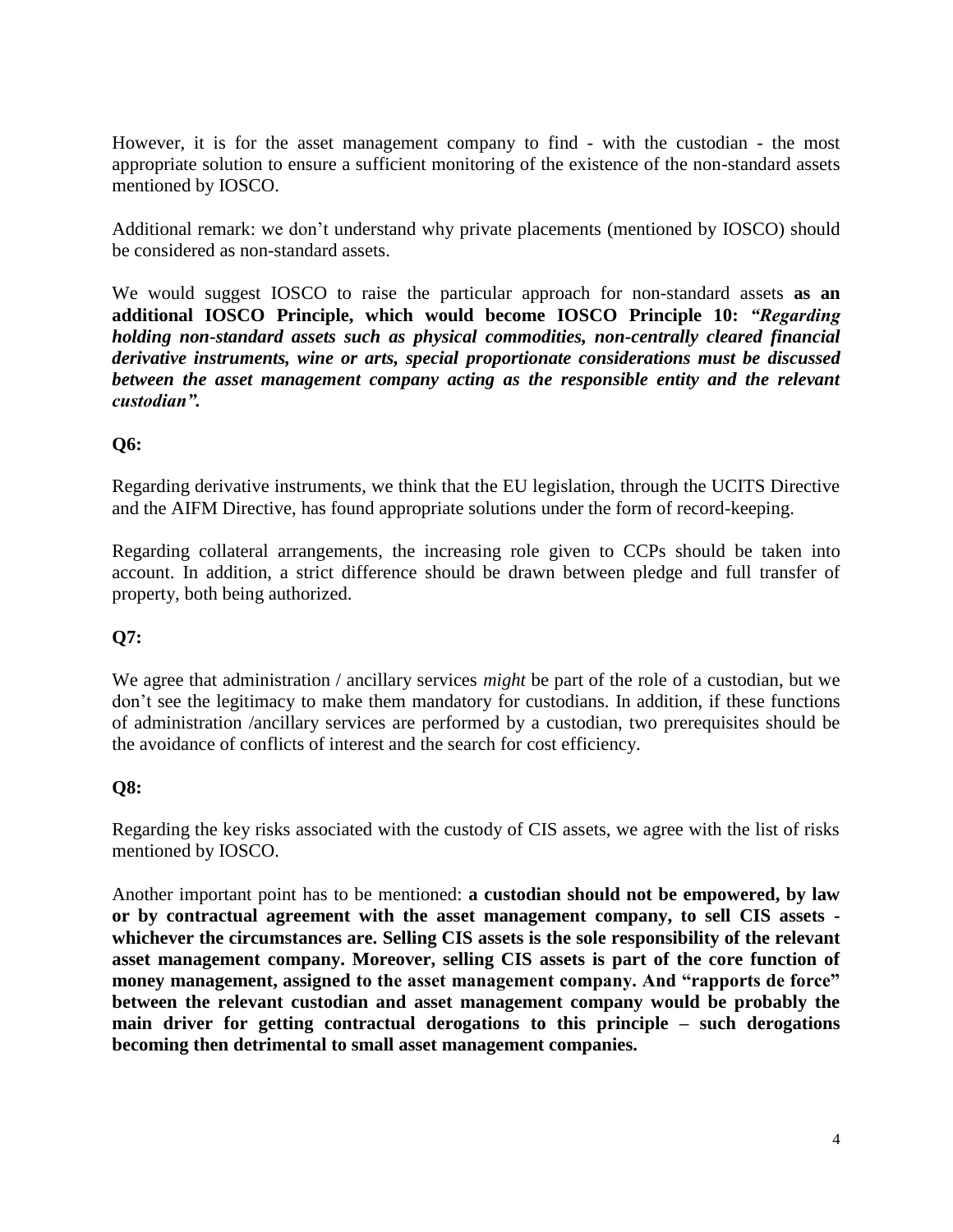**This latter request might be introduced as an additional IOSCO Principle 11: "***the CIS assets' custodian shall not be empowered to buy or sell assets being part of the relevant CIS assets' portfolio***".**

**For us, this point is an actual case of risks of misuse of CIS assets, to be added in the list of risks of misuse of CIS assets mentioned on page 6 of the Report.**

**Finally, we consider that the prohibition of re-use by the custodian of the assets except with the explicit agreement of the asset management company (in the framework of general contract or deal by deal) should be added to our suggested additional Principle 11.** 

#### **Q9:**

Yes, there would be merit in requiring the appointment of a single custodian, in order to have certainty over who is ultimately responsible for safekeeping all CIS assets within a given CIS. The requirement of a written contract between depositary acting as custodian should be explicit and it should be mentioned in that agreement how the single custodian organizes sub-custody agreements.

In addition, requiring a single custodian:

- facilitates the overall functioning of the relationship between the asset management company and the custodian
- ensures a global view of assets' custody
- clarifies the responsibility of the custodian on the whole chain.

Ultimately, requiring a single custodian ensures a higher degree of monitoring and safety for investors.

## **Q10:**

The custodian should segregate assets through individual, separate accounts for each client in its books.

## **Q11:**

Yes, the rule of segregation should apply throughout the custody chain, i.e. through the different levels of delegation to sub-custodians.

## **Q12:**

The requirement of proper segregation should be combined with an additional requirement of the recognition of the segregation at custodian or sub-custodian level in the event of the insolvency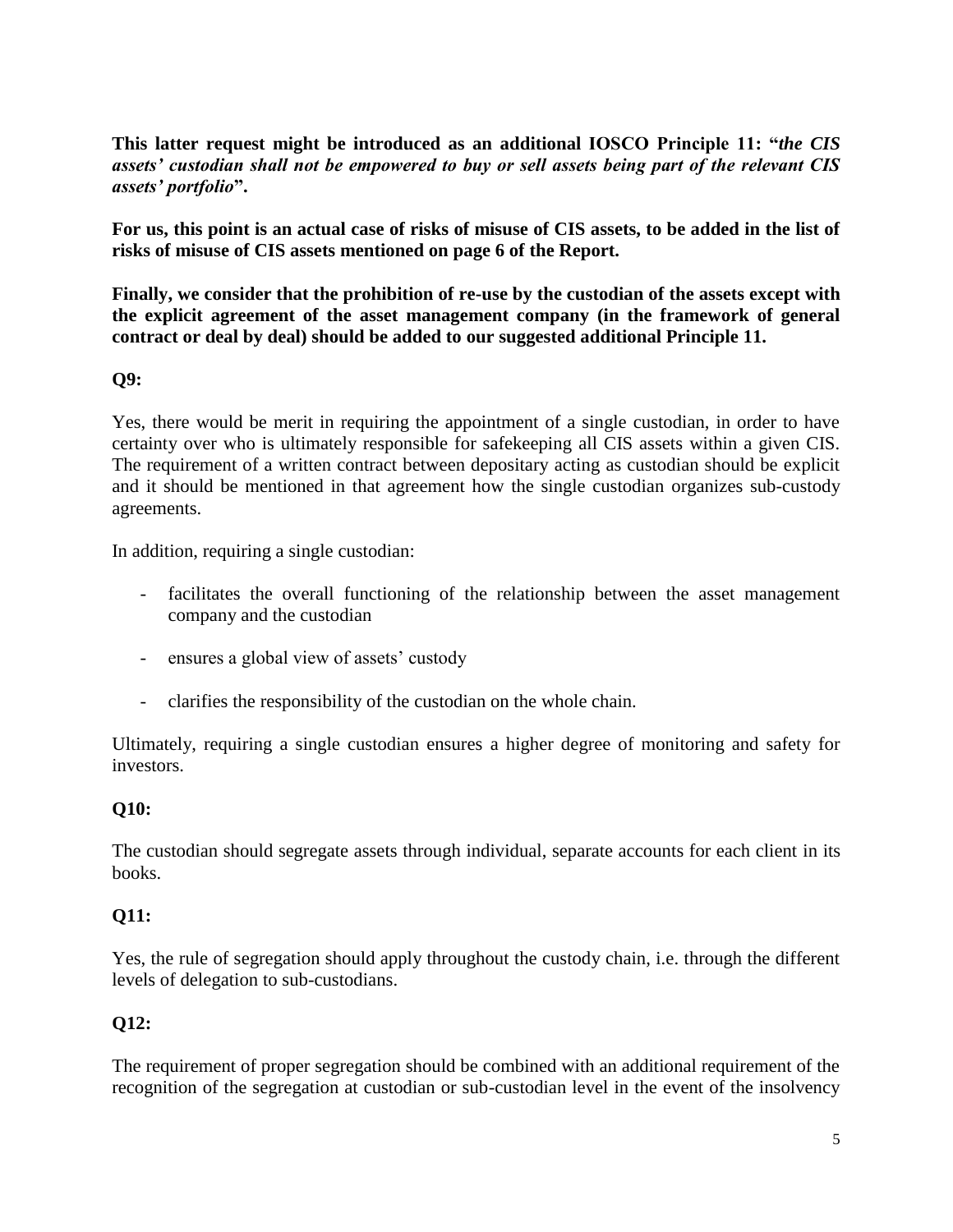of the custodian or sub-custodian. The key point is to ensure bankruptcy remoteness both through direct access to the CIS assets and their non "seizability" by any liquidator.

# **Q13:**

**We don't agree at all with authorising self-custody of CIS assets. The Madoff case, while Madoff Securities was registered as an investment adviser in the US since 1996 while being allowed to hold the custody of assets, proved that authorising self-custody for asset management companies is highly dangerous. Even after the Madoff case, some regulators, including the SEC to our knowledge, decided not to prohibit an adviser from maintaining custody of its client assets, although for instance the SEC asserted its intent to "***encourage* **the use of custodians independent of the adviser to maintain client assets as a best practice whenever feasible."**

**In terms of investor protection, we think that a full prohibition of custody of CIS assets by asset management companies themselves is fundamental. However that does not prevent them to safe keep documents such as deeds or contracts that they could copy to the depositary for assets which are not under custody but registered by the depositary.**

## **Q14:**

We agree with the fact that a separate corporate structure for the custodian is an appropriate solution, but not necessarily the need for an independent board - as the notion of "independent board" is not fully clear) - and does not provide as such certain efficiency in the supervision of the CIS management/custody.

Regarding paragraph 63 of the Report, we think that the requirement for the asset management company to disclose both the identity of the custodian and the identities of sub-custodians as well as their respective roles is disproportionate. It is sufficient for investors to know the identity of the custodian/depositary which is responsible, except in cases when the custodian expressly got the acceptance of the fund manager to transfer its responsibility to the sub custodian. A full transparency should then be given to investors.

# **Q15:**

No, selection criteria identified by the Report are sufficient.

But we wish to clarify that the asset management company must limit its role and responsibility in checking that the custodian has put in place the right process which allows the custodian to select and monitor appropriately its sub-custodians: it is not for the asset management company to monitor the way the sub-custodians work, nor to challenge the conclusions of the depositary.

## **Q16:**

No, there is no need for additional consideration regarding the selection of specialist custodians.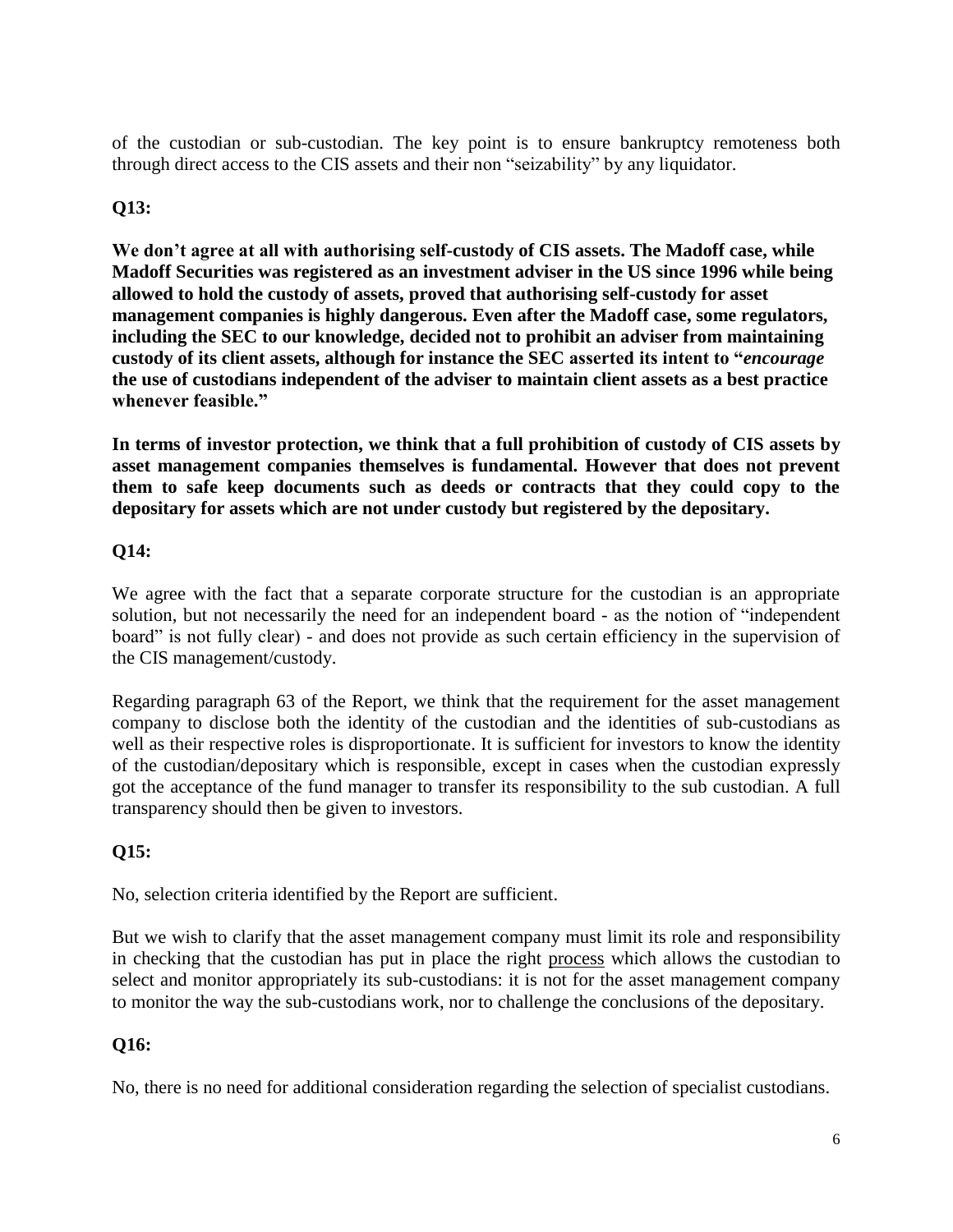#### **Q17:**

Regarding the scope of a sub-custodian's liability, we consider that this liability should not be vis-à-vis the responsible entity (i.e. the asset management company), but only vis-à-vis the custodian. The asset management company should have a relationship only with the custodian.

Regarding Principle 8, we ask IOSCO to amend its wording, by replacing "*should formally document*" by "*should sign a written document with the custodian, regarding its relationship with the custodian* ... ". It has to be made clear that a written agreement is needed, for the sake of investor protection.

#### **Q18:**

We don't agree with some requirements as proposed by the Report.

In paragraph 86, we don't agree with the general requirements that:

- the responsible entity should remain cognisant of actual or potential risks facing the custodian,
- the responsible entity should have in place contingency plans for moving CIS assets to another custodian should the necessity arise.

On the first point, the requirement should be assessed on a proportionate basis, as the responsible entity can never ensure to stay cognisant of all actual or potential risks facing the custodian. We suggest that the reference to monitoring the quality of the custodian that must be included in the procedure for selection of a depositary by the management company or the CIS would be sufficient.

On the second point, we consider that the requirement of segregation of the assets of the CIS in the books of the depositary enables a smooth transfer to another custodian and that the difficulties might only come from distant sub custodians. They cannot be anticipated and no planning is practically possible.

> \*\* \*

We thank you in advance for your attention to the views expressed above.

If you wish to discuss the contents of this letter with us, please contact myself at +33 1 44 94 94 14 (e-mail: [p.bollon@afg.asso.fr\)](mailto:p.bollon@afg.asso.fr), or Stéphane Janin, Head of International Affairs Division, at +33 1 44 94 94 04 (e-mail: [s.janin@afg.asso.fr\)](mailto:s.janin@afg.asso.fr).